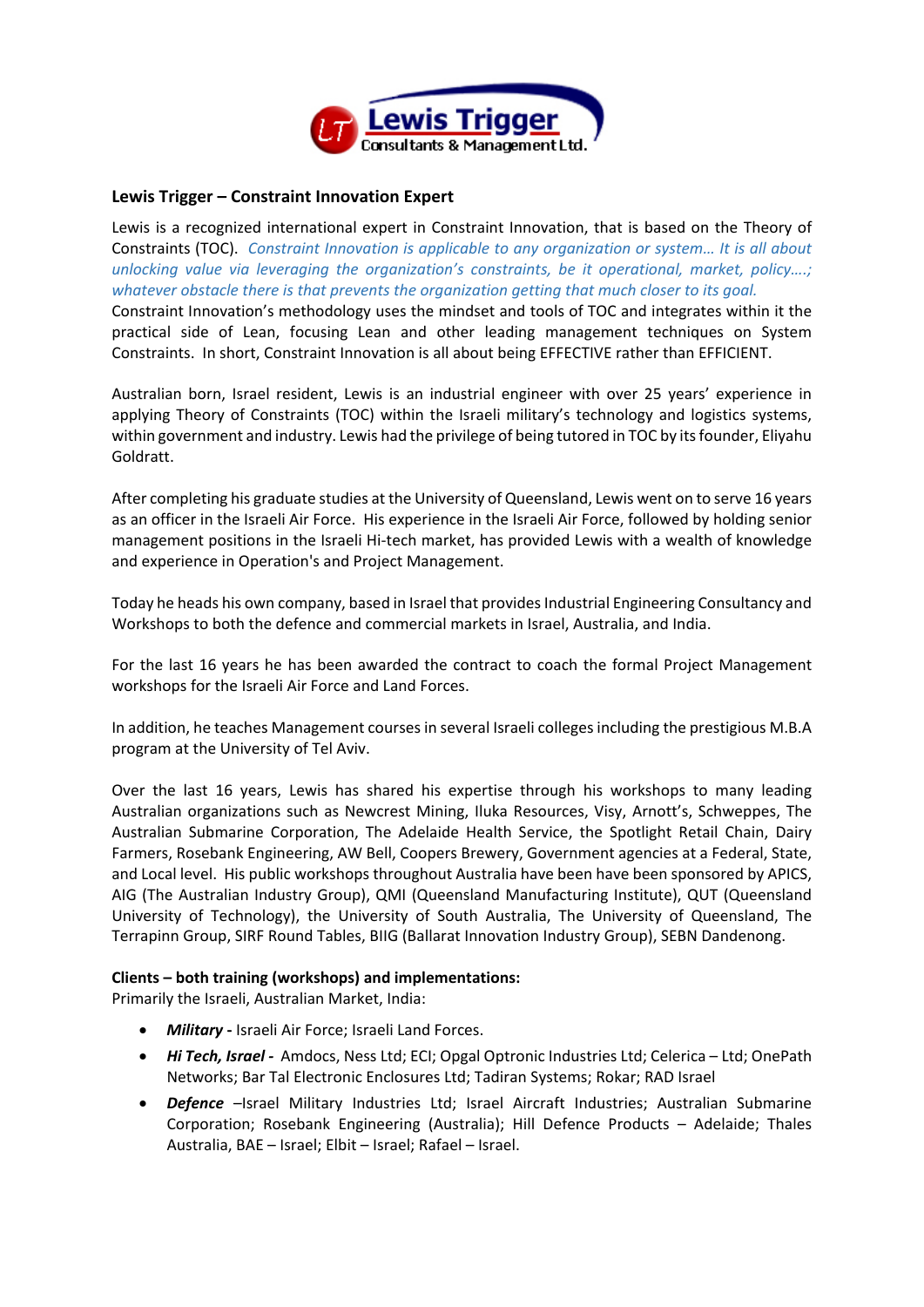- *Manufacturing*  Gibor Sabrina Israel; Netafim Israel; Visy Industries Australia; Nesher Cement – Israel; Holden Car Manufacturers - Australia; Geographe – Western Australia; AWBell – Melbourne; GJames – Australia; Albins – Victoria; Raptispax – Brisbane; Van Roll Transformers – Israel; Haifa Chemicals - Israel
- *Infrastructure*  Building Corps of the Israeli Air Force; Civil Engineering Group Rafael Israel.
- *Health* Israeli Medical Association "Meuchedit"; The Adelaide Health Service Australia
- *Food*  Schweppes (Australia); Dairy Farmers (Australia); Arnott's Biscuits (Australia) ; Coca Cola (Israel); Coopers Beer – South Australia
- *Pharmaceutical Industry*  Taro Israel; Dexcel Israel
- *Bio – Tech* Pluristem (Israel)
- *Financial Institutions*  Bank Egud Israel.
- *Agriculture*  Trandos Hydroponic Growers Australia
- *Government agencies*: The Israeli Ministry of Defence; the Israeli Prime-Minister's Office; The Israeli Government Printing Agency; The Israeli Parliament Administrative services; The Israeli Land Agency; Salisbury City Council -Australia; The Australian Federal Government agencies dedicated to improving productivity; Several W.A. State Gov't Departments: The Department of Agriculture & Food, Department of Regional Development, The Housing Commission, The Public Sector Commission; The Defence Material Organization – Australian Department of Defence
- *Resource Industry*  Iluka Resources Australia; Brom- Israel; Newcrest Mining Australia; the Mining Industry Australia organized through public workshops
- *Retail Market* Spotlight Australia over 100 retail outlets in Australia, New Zealand.
- *Real Estate Market & Asset Management* –The Juliard Group Australia
- *Defense Market Australia*  workshops organized through the conference organization IIR (Sydney); The Defence Teaming Centre (Adelaide); The Australian Industry Group.
- *Non-Profit Organizations*  The Jewish Agency Israel; the United Israel Appeal Victoria; Hindustan Chamber of Commerce – India; Institute of Directors - India
- *Academic Institutions* **–** The University of Tel Aviv; The Hebrew University of Jerusalem; The University of South Australia; The University of Queensland; Queensland University of Technology
- *Public Workshops* organized through APICS Australia; The Australian Industry Group (AIG) primarily catering for SME's; The "Queensland Manufacturing Institute" (QMI) – a wide host of Companies from the following industries – Mining, Automobile, Irrigation, Primary Produce, Dairy Plants, Aluminum; Manufacturing Focus; The Terrapinn Group; The Australian – Israel Chamber of Commerce; The Western Australian Chamber of Commerce; The Magid Institute Israel; A2B Israel; Sirf Round Tables – Australia; The Project Management Institute – Israel; Lahav Executive training University of Tel Aviv; Itlam – The Israeli Association of System's Engineers; The Israel Chamber of Commerce

## **Testimonies:**

"Your course was excellent and delivered the outcome I was looking for. It has raised awareness and started the juices flowing for improvement around the site. "Nick Strong – Manager – Performance and Projects, Cadia Valley Operations, **Newcrest mining Ltd**